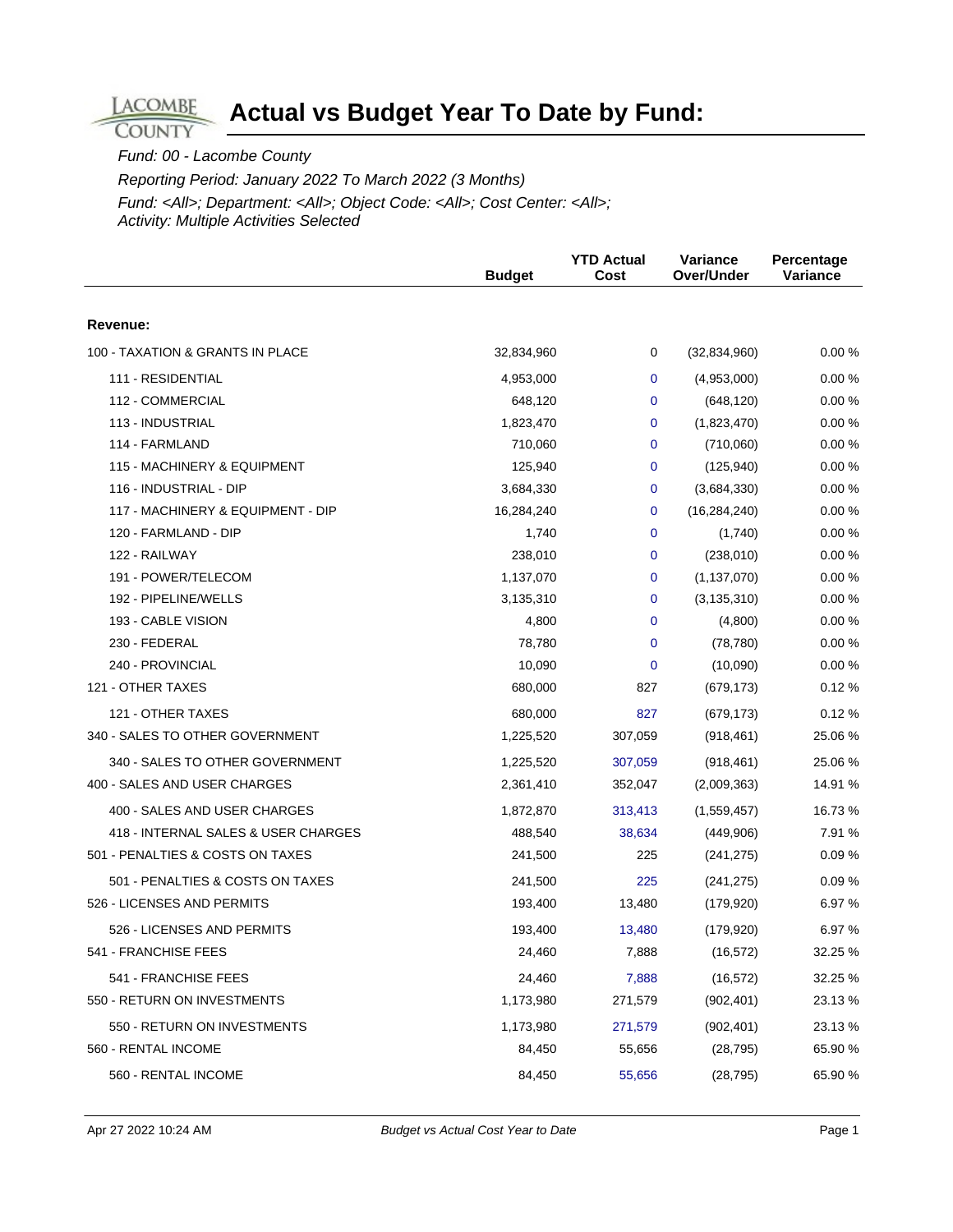## **Actual vs Budget Year To Date by Fund:**

## Fund: 00 - Lacombe County

LACOMBE **COUNTY** 

Reporting Period: January 2022 To March 2022 (3 Months)

Fund: <All>; Department: <All>; Object Code: <All>; Cost Center: <All>; Activity: Multiple Activities Selected

|                                       | <b>Budget</b> | <b>YTD Actual</b><br>Cost | Variance<br>Over/Under | Percentage<br>Variance |
|---------------------------------------|---------------|---------------------------|------------------------|------------------------|
| 590 - OTHER INCOME                    | 11,630        | 1,000                     | (10, 630)              | 8.60%                  |
| 590 - OTHER INCOME                    | 11,630        | 1,000                     | (10,630)               | 8.60 %                 |
| 800 - GOVERNMENT TRANSFERS            | 7,473,900     | 286,867                   | (7, 187, 033)          | 3.84 %                 |
| 830 - FEDERAL GOVERNMENT TRANSFERS    | 1,211,050     | (580, 741)                | (1,791,791)            | -47.95 %               |
| 840 - PROVINCIAL GOVERNMENT TRANSFERS | 6,189,180     | 867,608                   | (5,321,572)            | 14.02 %                |
| 850 - LOCAL GOVERNMENT TRANSFERS      | 73,670        | 0                         | (73, 670)              | 0.00%                  |
| 900 - TRANSFER FROM RESERVES          | 6,669,590     | 0                         | (6,669,590)            | 0.00%                  |
| 900 - TRANSFER FROM RESERVES          | 6,669,590     | $\Omega$                  | (6,669,590)            | 0.00%                  |
| 990 - DEVELOPER AGREEMENTS AND LEVIES | 4,222,110     | 566,379                   | (3,655,731)            | 13.41 %                |
| 990 - DEVELOPER AGREEMENTS & LEVIES   | 4,222,110     | 566,379                   | (3,655,731)            | 13.41 %                |
| 991 - FINES                           | 70,500        | 3,689                     | (66, 811)              | 5.23 %                 |
| 991 - FINES                           | 70,500        | 3,689                     | (66, 811)              | 5.23 %                 |
| <b>Total Revenue</b>                  | 57,267,410    | 1,866,697                 | (55,400,713)           | 3.26 %                 |
|                                       |               |                           |                        |                        |
| <b>Expense:</b>                       |               |                           |                        |                        |
| 100 - SALARIES, WAGES and BENEFITS    | 13,392,320    | 3,216,132                 | (10, 176, 188)         | 24.01 %                |
| 110 - SALARIES & WAGES                | 11,744,180    | 2,458,412                 | (9,285,768)            | 20.93 %                |
| 118 - FIRE SERVICE COMPENSATION       | 163,920       | 32,531                    | (131, 389)             | 19.85 %                |
| 130 - EMPLOYEE BENEFITS               | 2,015,950     | 526,429                   | (1,489,521)            | 26.11 %                |
| 131 - HEALTH SPENDING                 | 78,500        | 19,430                    | (59,070)               | 24.75 %                |
| 132 - EMPLOYEE BENEFIT CONTRIBUTION   | 101,200       | 16,735                    | (84, 465)              | 16.54 %                |
| 136 - WORKERS COMPENSATION            | 162,550       | $\mathbf{0}$              | (162, 550)             | 0.00%                  |
| 140 - PROFESSIONAL DEVELOPMENT        | 172,660       | 26,327                    | (146, 333)             | 15.25 %                |
| 141 - CONVENTION REGISTRATION         | 23,520        | 6,885                     | (16, 635)              | 29.27 %                |
| 150 - MEMBER FEES                     | 32,370        | $\mathbf 0$               | (32, 370)              | 0.00 %                 |
| 151 - PER DIEMS                       | 532,910       | 129,385                   | (403, 525)             | 24.28 %                |
| 159 - CONVENTION EXPENSE              | 0             | $\mathbf{0}$              | $\mathbf 0$            | 0.00%                  |
| 162 - CAPITAL RECOVERY -LABOUR        | (1,635,440)   | 0                         | 1,635,440              | 0.00%                  |
| 200 - CONTRACTED & GENERAL SERVICES   | 4,324,140     | 839,273                   | (3,484,867)            | 19.41 %                |
| 210 - GENERAL SERVICES                | 789,730       | 118,914                   | (670, 816)             | 15.06 %                |
| 211 - TRAVEL & SUBSISTENCE            | 248,990       | 23,438                    | (225, 552)             | 9.41 %                 |
| 250 - CONTRACT SERVICES               | 2,887,900     | 385,416                   | (2,502,484)            | 13.35 %                |
| 270 - LICENSES, PERMITS, INSURANCE    | 397,520       | 311,505                   | (86, 015)              | 78.36 %                |
| 341 - PURCHASES FROM OTHER GOVERNMENT | 515,940       | 51,785                    | (464, 155)             | 10.04 %                |
| 341 - PURCHASES FROM OTHER GOVERNMENT | 515,940       | 51,785                    | (464, 155)             | 10.04 %                |